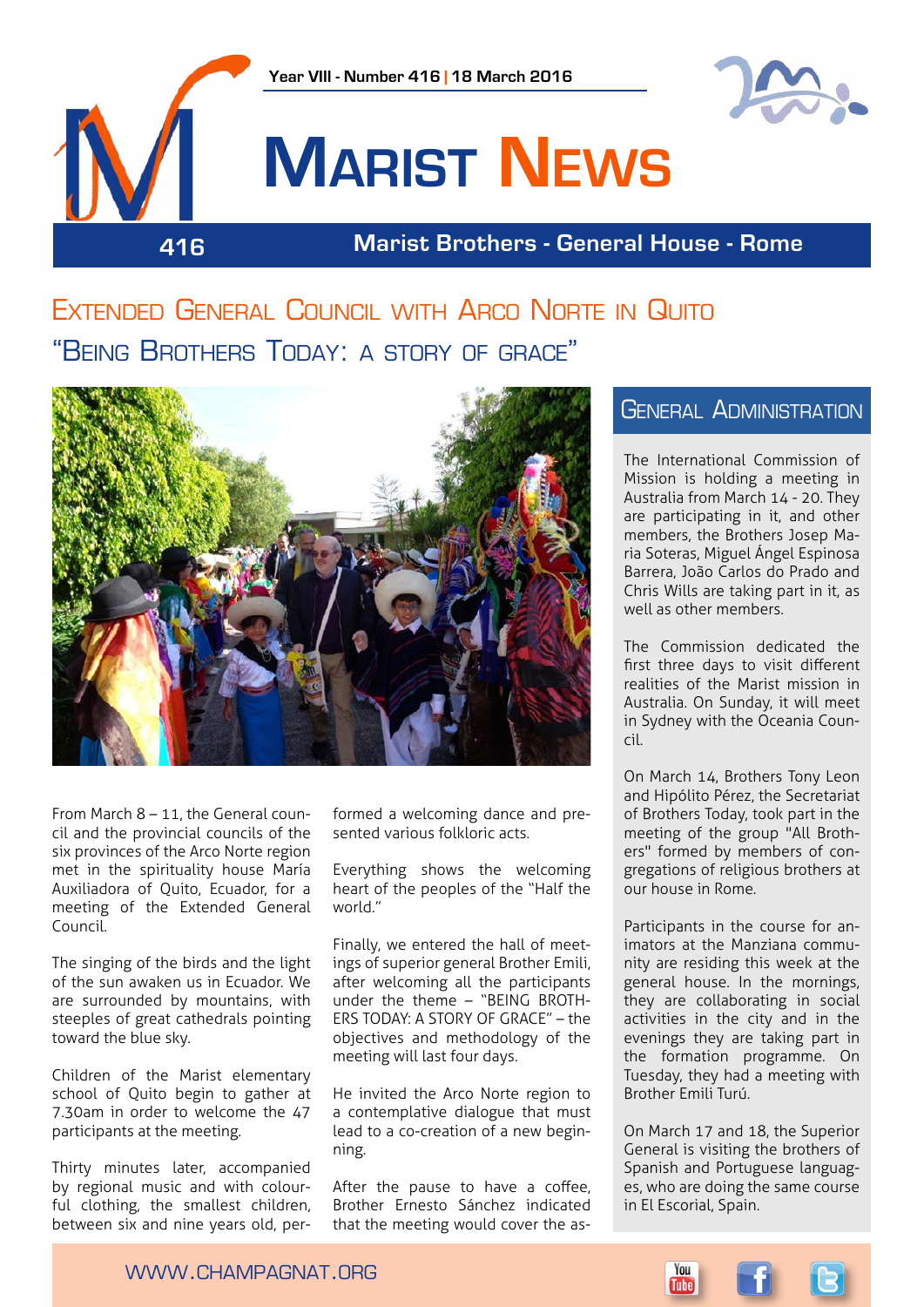pect of fraternity, a gift we receive, share and transmit.

To locate ourselves, he presents a summary of the document on the "Identity and mission of the religious brother in the church."

 It shows how the mystery / interiority, communion / community and mission / promotion of integral salvation of man, are closely related.

A personal time follows to enter in touch with the contents of the document.

 In the afternoon, the brothers Josep Maria Soteras and Víctor Preciado presented to the assembly the sub-topic of the mission, noting that while the number of Brothers has decreased, the mission has not stopped growing.

 This represents a grace and an invitation to an open view to growth rather than mere subsistence.

#### **Account of the lived experience during March 9**



The second day (9 March) of encounter of the Extended General Council with the Region Arco Norte, in Quito, Ecuador, began with a moment of prayer based on some texts of the document on the identity and mission of the Brother religious.

Immediately after the dynamic begun on the previous afternoon was continued, sharing at the tables the significant experiences in the Province, both of joy as of pain and suffering, as well as the training and learning received from these experiences.

The reflection continued around the theme of the mission, stressing how the new models of animation management and governance can help us to generate a more specialized management, allowing us greater awareness of our reality as a global body, where we all feel co-responsible of the Marist life and mission.

This session ended reflecting on what

this project can contribute to the future of the Marist mission in the Region.

Brothers Carlos Alberto Rojas and Gregorio Linacero, presented the methodology used for the work that has been carried out in the mission groups, in economy and with the persons in the Region.

The afternoon session began with the prayer to Our Lady of Fourvière and the presentation of some paragraphs of the document on the identity and mission of the Brother religious in the Church in which Communion is presented: fraternity, a gift which we share.

Beginning with these texts there was a dynamic carried out in the groups in which were shared the gifts that we consciously contribute to our communities, the gifts which we are told that we contribute and of which we

are not so aware, as well as the gifts that we still have not developed.

Beginning with this dynamic Brother Emili invited us to reflect regarding the manner in which we can serve communion from our leadership. What are we capable of creating collectively that will allow us to attain an authentic transformation?

Finally, Brother Joe McKee presented the journey covered up to the present moment in the preparation of the XXII General Chapter.

We ended our day with the Eucharistic celebration prepared by the Provinces of the United States and Western Mexico.

# "

**What are we capable of creating collectively that will allow us to attain an authentic transformation?**

"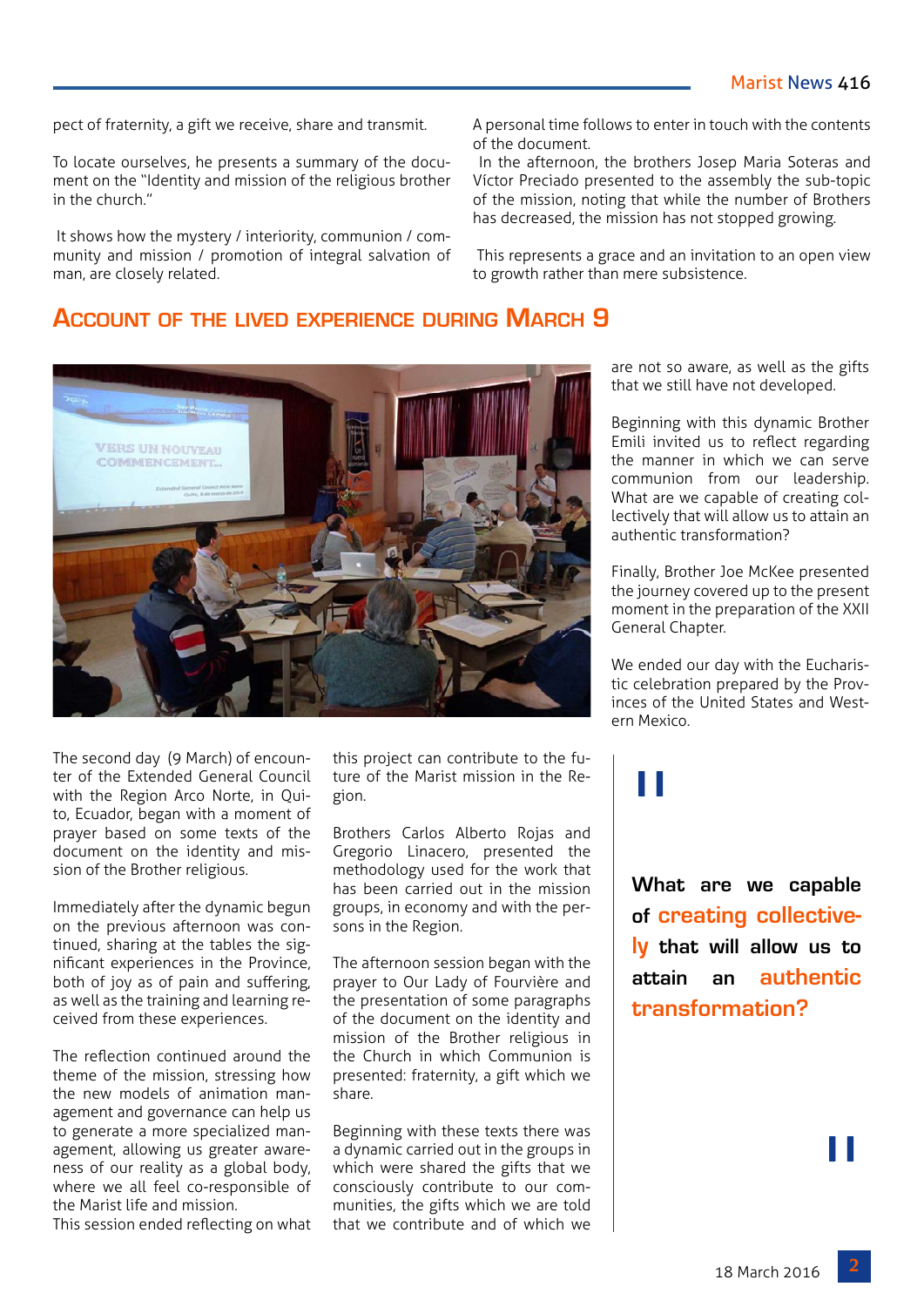

# **Account of the lived experience during March 10**

The third day's Morning Prayer was motivated by the document on the religious brother titled Fraternity, a shared gift.

Participants heard a few topics of the previous day and Brother Joe McKee presented an overview of the current status of the project of the New Communities La Valla200.

Brother Antonio Ramalho then commented on the elaboration of the Global Framework of a Marist Vocational Process

for the Laity, which the General Council requested under the responsibility of the Secretariat of Laity.

To close the morning, Brother Josep Maria Soteras spoke about the work that has already been done regarding the revision of our Constitutions and the next steps to take, highlighting the different possible forms of associating with the charism and the Institute, as religious or as laity.

Participants offered the contributions of their work done in different tables and at the plenary meeting.

In the afternoon, Brothers Eugène Kabanguka and Ernesto Sánchez presented and animated some dynamics of the aspect of the document that relates to Fraternity, a shared gift, highlighting the dimensions of mystery and spirituality in our lives.

They offered a long period of silence,

They offered a long period of silence, as a journey into oneself, and then, separated into different working tables, they tried to provide innovative Marist life forms for the near future.

# **Account of the lived experience during March 11**

On the last day, time was allocated to reflect on the "Colloquium on Initial Formation," held at the Hermitage last October, and particularly on some of its recommendations.

Seven round-tables discussed the main topics of the Extended General Council, providing an opportunity to delve into and to participate.

The last session consisted of an open forum and an assessment of the meeting.

Br Emili concluded the work underscoring the quality of everyone's welcoming and participation in order to create fraternity.

The group showed great richness with the diverse experiences of the participants. He invited everyone to be animators that know how to summon, open dialogue and welcome, encouraging responsibility and creating a transformative dialogue.

Around 150 people took part and came from Ecuador's Marist communities, to live a moment of sharing, celebrating the Eucharist and fraternity, providing cultural performances and sharing the table.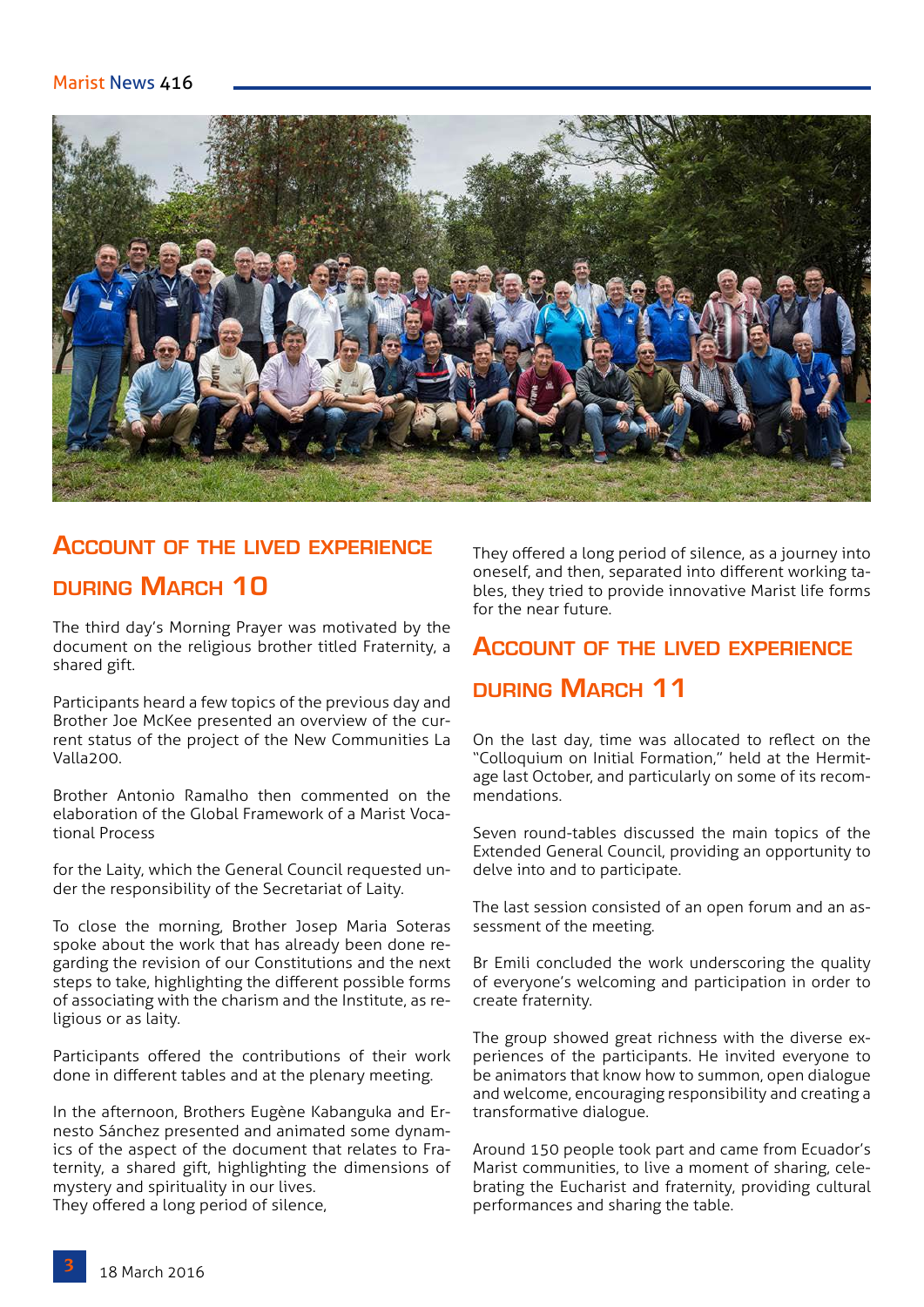### **MARIST WORLD**



General House: Meeting of the team "All Brothers"



Samoa: NEL Projects in Apia



General House: Participants of the animators' programme in Manziana



Spain: 4 university students lived for a week in the Granada community



Madagascar: Marist candidates in Ambatomena Fianarantsoa



Australia: International Commission of Mission in Sydney

#### **Preparing the XXII General Chapter**

#### **Second encounter of the Preparatory Commission**



The commission's members are Brothers Joseph McKee, Eugène Kabanguka, Carlos Huidobro, Ben Consigli, João Gutenberg, Álvaro Sepúlveda, Vincent Kouassi, Juan Carlos Fuertes, Rajakumar Soosai Manickam, Darren Burge and Pau Fornells. Its first meeting was held in November

and its second one was held from Feb. 22 – 26 at the general house in Rome.

The commission also met with the general council and with several representatives of the commissions of the Constitutions, New Models and the Secretariat of the Laity to share specific and joint work that needs to be developed on the journey towards the XXII General Chapter.

In both encounters, participants sought consensus on what the Spirit of God wants to promote in our Institute at this historic moment, after an initial moment dedicated to sharing the lives of the members of the commission - an aspect that has been considered very important.

The ideas of Brother Emili, his Council and Committees contributed a lot. From the beginning, it was clear that counting on the help of an external facilitator and expert would greatly help our task.

So with the approval of the general council, Mathieu Daum, from France, was assigned to this task. He was present in the second encounter in February and will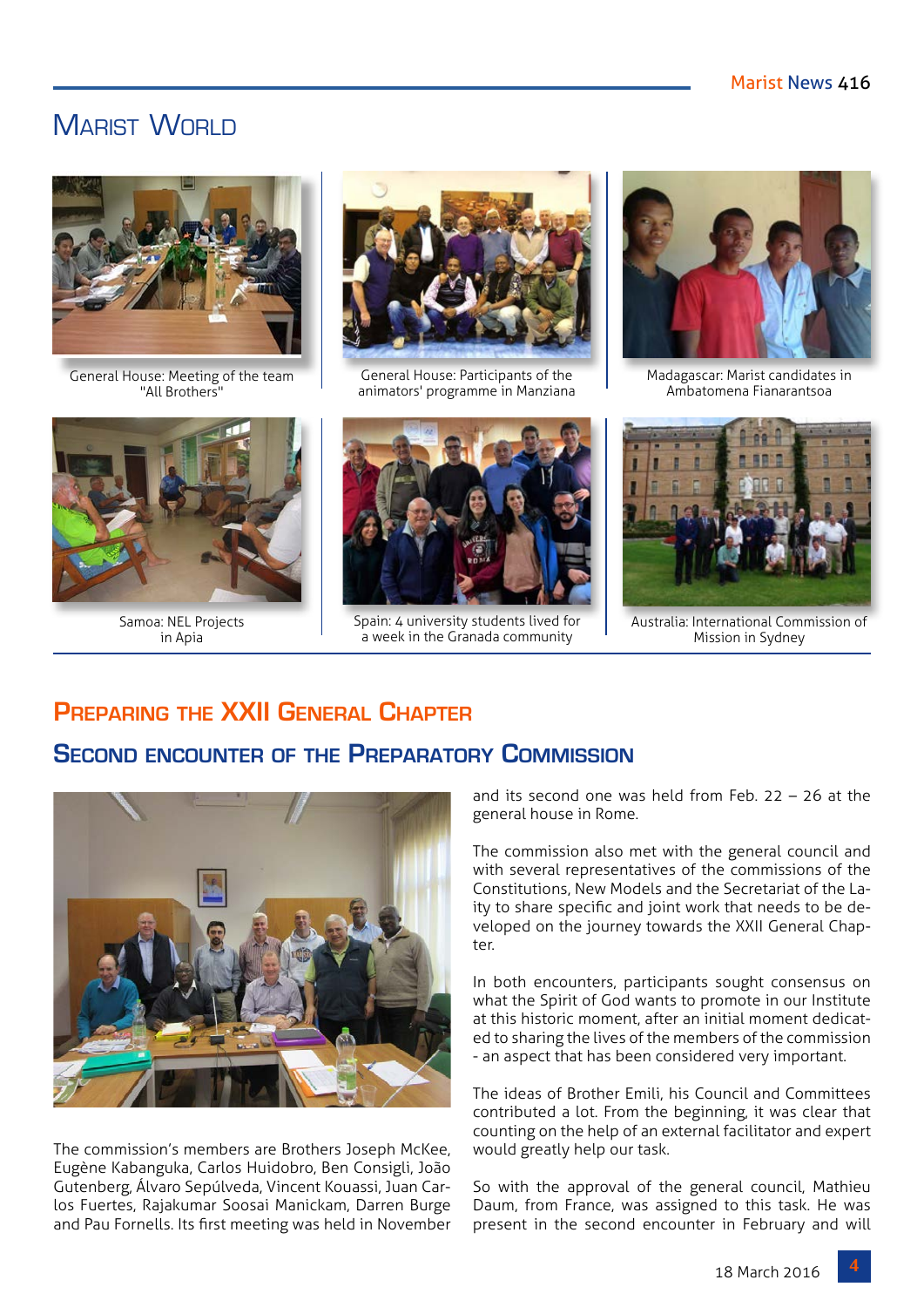accompany the entire process of the preparatory phase and the General Chapter.

The perspective of the entire preparation of the Bicentenary, animated by the messages of Pope Francis, the spirit experienced in our latest international encounters (General Conference – Hermitage 2013 – and the International Assembly of the Marist Mission – Nairobi 2014), as well as the letters of Brother Emili, helped us find what could be the principal focus of the XXII General Chapter: to recover the fundamental inspiration of Marcellin and the first Brothers to update it in the world today.

To achieve this goal, we consider it essential to make progress on these three objectives: to grow in contemplative dialogue, to be weavers of fraternity and to go out to the existential peripheries.

It is about helping us to "create together (co-create) a new beginning for the Institute," an experiential dynamic that touches our personal, community, provincial and institutional life.

Participants want to involve Brothers, laity and young Marists in three stages: before, during and after the chapter.

There will be a continuity in the presence of lay Marists and young brothers during the chapter.

It will also be ensured that, for a few days, the capitulants may be in contact with a group of children and youth in the Norandina province.

Before and during the Chapter – as has been already done in other provincial and international encounters - it is thought to form fraternities of brothers and laypeople who favour the experiences of contemplative dialogue and exit to the existential peripheries, so indicative of what we are called to live in each of our communities and local groups.

Before and during the Chapter – as has been done in other provincial and international encounters – an aim is to form fraternities of brothers and laity who favor the experiences of contemplative dialogue and going to the existential peripheries, to be a sign of what we are called to live in each of our communities and local groups.

One of the chapter's main subjects will be specifically centred on the life and mission of the brothers, since the theme for updating the Constitutions and the new Vatican document "Identity and Mission of the Religious Brother in the Church" deserve it.

Other important subjects will be the most adequate processes to develop the vocation, lay Marist commitment and belonging, the new models of organising the Institute and, of course, everything that involves the election of the new superior general and his council.

The XXII General Chapter will begin on Sept. 8 next year in Rionegro, close to Medellin, Colombia.

The Institute wants that this event's venue has also an impact on its development, since it speaks about ecclesiology, preferential option for the poor, efforts for dialogue and peace, greater environmental awareness and the particular welcoming of the peoples of Latin America.

It is hoped that during the beginning of September, the materials needed for the development of the phase before the chapter reach all of the communities of brothers and groups of laity of the Institute.

#### **Marist Response to Laudato Si: Marist General Councils**

We Marists (the four general councils - brothers, missionary sisters, fathers and sisters), representing the one Tree with its several branches, gathered from 14 -16 January this year to study the encyclical Laudato Si with a view to discerning how we might respond to Pope Francis' compelling words.

As each session about our Common Home unfolded, we became more aware of our common heritage as Marists. In the spirit of the Fourvière Bicentenary, we were led to reclaim the motto: All for the greater Glory of God and the honour of Mary.

Other words which echoed again and again included: inter-connectedness, conversion, contemplation, collaboration, communion and deep gratitude.

At the end of our gathering, we had a sense of being



called as a Marist Body to give flesh to the common values expressed in various ways in our Charism and and